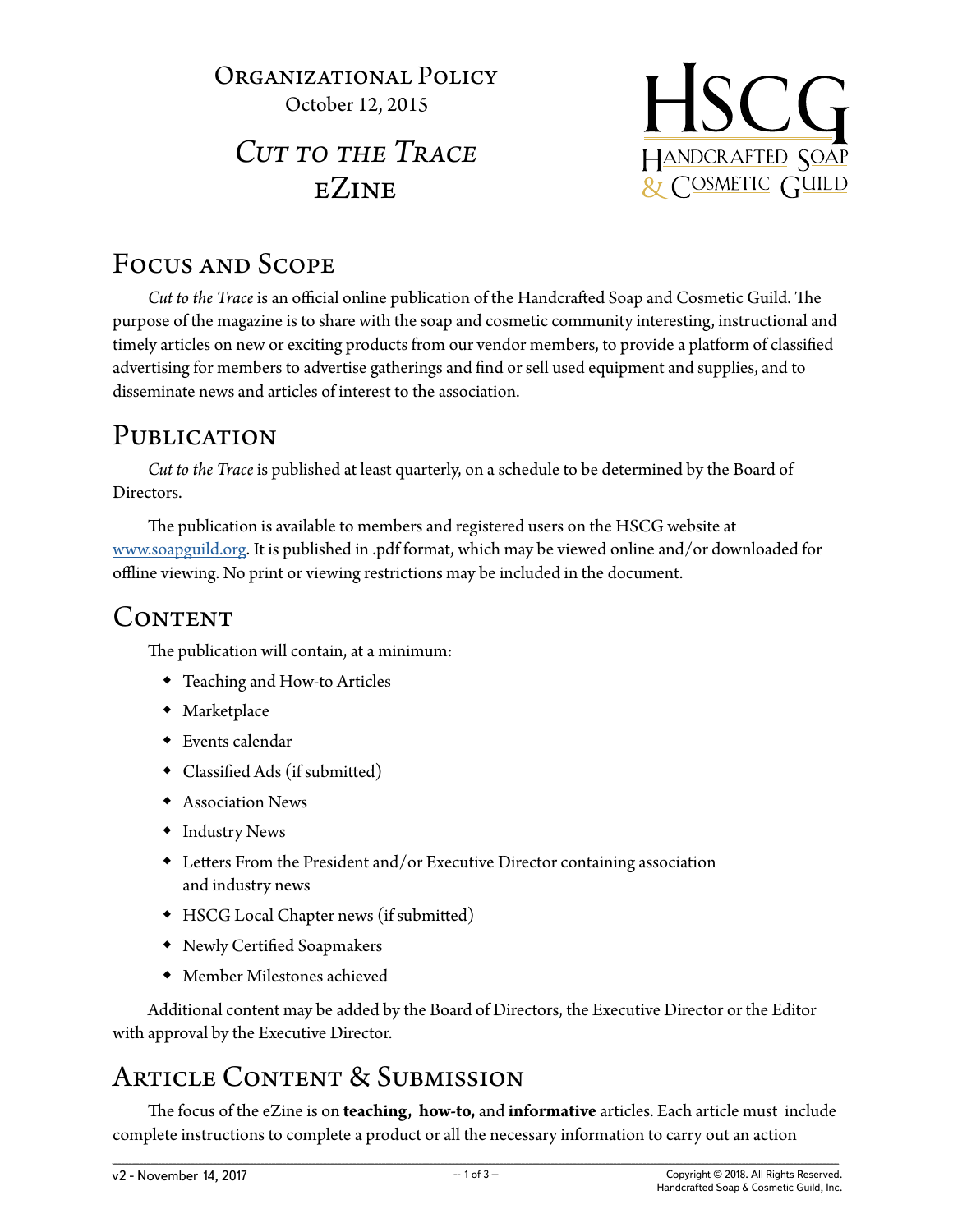(how-to), or address the subject matter sufficiently in-depth to provide useful information to the reader. Articles may not be "teasers" which provide some content and then redirect the reader somewhere else for the rest of the necessary information.

#### Links and Branding

As a benefit to our Vendor Members, they may submit branded how-to and/or teaching articles for inclusion in the eZine. Such branded articles may reference specific products and/or services and may include links back to the Vendor Member's website to purchase the materials and supplies referenced in the material.

Articles may also be submitted by Handcrafter Members or non-members. Such articles may not include branding or links to any specific items for sale.

All articles submitted for inclusion will be accepted based on content and availability of space. The Managing Editor, a paid staff member responsible to the Executive Director, has final approval over any submitted material and the schedule of publication of articles received.

Submission specifications and deadlines will be set by the Editor and published on the HSCG website.

#### Content Copyright and License

Priority will be given to how-to and teaching articles which are original in content and have not been previously published; previously published material will be considered.

The author or copyright holder must give the HSCG the right to publish and/or republish the material. At the HSCG's discretion, in addition to inclusion in the eZine, the material may also be published in the association's online How-to Library. The submitter must sign appropriate release forms before an article can be published.

### **MARKETPLACE**

The Marketplace consists of ads from current HSCG Vendor Members (all tiers). Generic ads will be provided, however the Vendor Member may submit a custom ad. Cusotm ads must be submitted in accordance with the specifications and deadlines set by the Editor and published on the HSCG website.

In the Marketplace, all ads will be the same size, regardless of the Vendor Tier. Ads will be displayed based on geographical location.

### Classified Ads

Current Members of the HSCG may submit a maximum of two classified ads for inclusion in any single issue. Specifications and submission deadlines for classified ads can be found on the HSCG website.

It is the intent of the Classified Ads section of the eZine to allow members to sell or "destash" unused inventory, locate something elusive ("in search of "), and/or arrange meet-ups with local handcrafted soap & cosmetic members. Classified Ads may not be used to promote or sell finished products or advertise co-ops. The Editor has final approval over all classified ads.